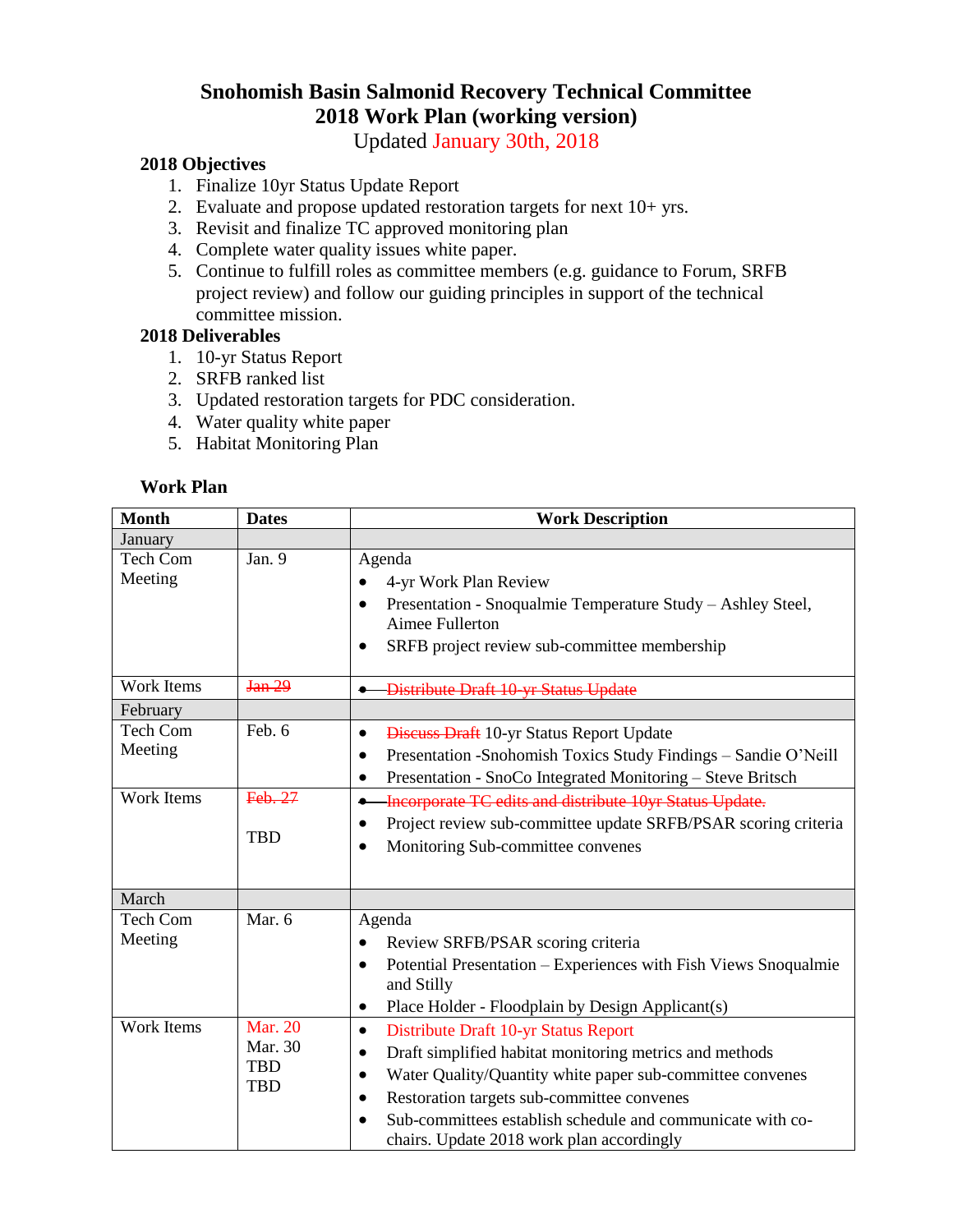| April             |            |                                                                        |
|-------------------|------------|------------------------------------------------------------------------|
| Tech Com          | Apr. 3     | Agenda                                                                 |
| Meeting           |            | Discuss Draft 10-Yr Status Report<br>$\bullet$                         |
|                   |            | Presentation - SnoCo Fish Passage Priorities - Rob Schurman            |
|                   |            | Draft monitoring plan review<br>٠                                      |
|                   |            | Place Holder - Floodplain by Design Applicant(s)                       |
|                   |            |                                                                        |
| Work Items        | Apr. 24    | Incorporate TC comments into draft monitoring plan and distribute<br>٠ |
|                   |            | final document                                                         |
|                   |            | Collate FbD comments via email as necessary                            |
|                   |            |                                                                        |
| May               |            |                                                                        |
| <b>Tech Com</b>   | May 1      | Agenda                                                                 |
| Meeting           |            | TC approve monitoring plan                                             |
|                   |            | Presentation - Fish In/Out - Tulalip<br>٠                              |
|                   |            | Potential Presentation - Tolt River Update                             |
|                   |            | WQ/Q White Paper check in                                              |
|                   |            |                                                                        |
| <b>Work Items</b> | May 3      | Present monitoring plan to Forum for approval<br>٠                     |
|                   | <b>TBD</b> | Project Review sub-committee – SRFB/PSAR project site tour             |
|                   |            |                                                                        |
| June              |            |                                                                        |
| Tech Com          | Jun. 5     | Agenda                                                                 |
| Meeting           |            | Potential Presentation - Pilchuck TMDL                                 |
|                   |            | Restoration Target check in<br>٠                                       |
| Work Items        | <b>TBD</b> | Project Review sub-committee Score and rank SRFB/PSAR<br>$\bullet$     |
|                   |            | applications                                                           |
|                   |            |                                                                        |
|                   |            |                                                                        |
| July              |            |                                                                        |
| No Tech Com       |            |                                                                        |
| Meeting           |            |                                                                        |
| Work Items        | <b>TBD</b> | TC Approve SRFB project list through email                             |
|                   |            | Sub-committee work on WQ/Q and Restoration Target products             |
|                   |            |                                                                        |
|                   |            |                                                                        |
| August            |            |                                                                        |
| No Tech Com       |            | Sub-committee work on WQ/Q and Restoration Target products             |
| Meeting           |            |                                                                        |
| September         |            |                                                                        |
| Tech Com          | Sep. 6     | Agenda                                                                 |
| Meeting           |            | Presentation - Smith Island Restoration Report                         |
|                   |            | Progress Report on WQ/Q and Target work products                       |
|                   |            |                                                                        |
| Work Items        |            |                                                                        |
| October           |            |                                                                        |
| Tech Com          | Oct. 2     | Agenda                                                                 |
| Meeting           |            | <b>Presentation -TBD</b>                                               |
|                   |            | Reserve for WQ/Q or Restoration Target products review as              |
|                   |            | needed                                                                 |
|                   |            |                                                                        |